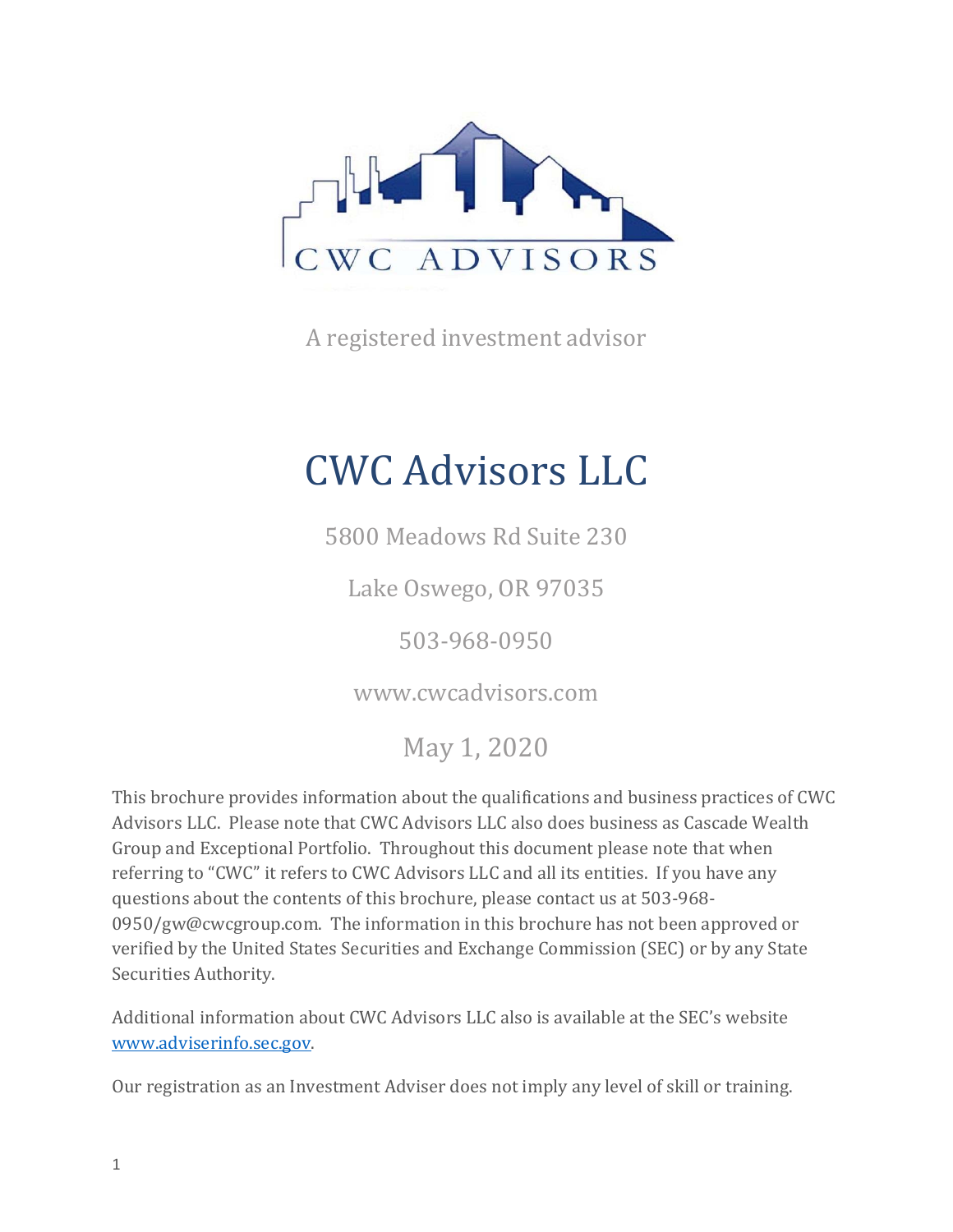## ITEM 2 – MATERIAL CHANGES

There are no material changes since the last brochure dated March 26, 2020.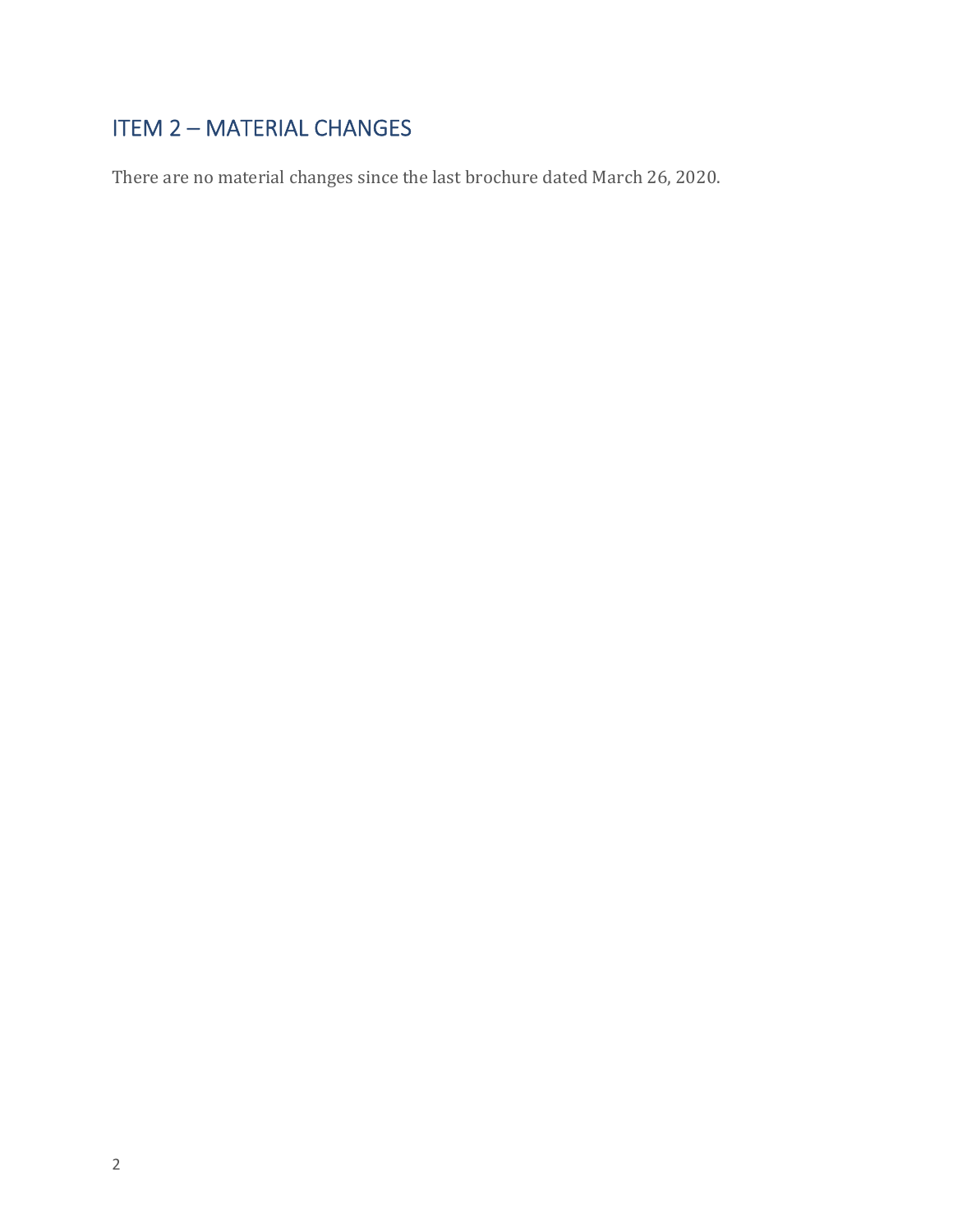## **ITEM 3-TABLE OF CONTENTS**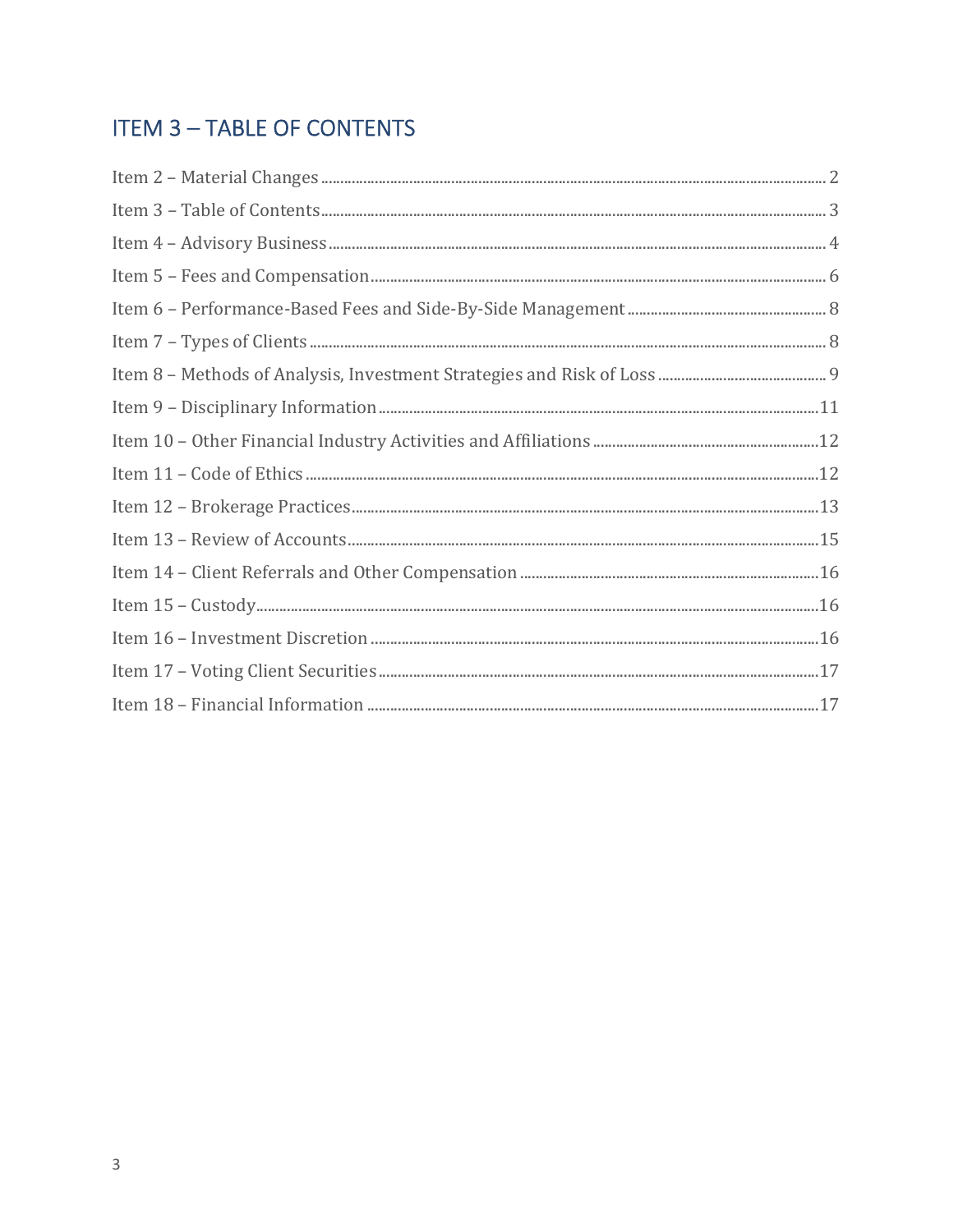## ITEM 4 – ADVISORY BUSINESS

#### DESCRIPTION OF ADVISORY SERVICES

CWC Advisors LLC ("CWC" or "Firm") was founded in December 2000 along with its parent company Cleland Woolworth Capital Group LLC. CWC offers investment management services to high net worth individuals and institutions through the use of diversified portfolios including large cap, small cap, international, fixed income, ETF'S, and The Alera Bridge Fund LLC. CWC will also advise on assets held outside of its management as part of overall asset allocation services.

CWC Advisors LLC also does business as CWC Advisors, Cascade Wealth Group and Exceptional Portfolio. All disclosures within this brochure apply to CWC, Cascade Wealth Group and Exceptional Portfolio unless otherwise disclosed.

Thane Cleland CEO/CIO and Gary Woolworth President/CCO are the principal owners of the Firm.

As of 12/31/2019 the firm managed approximately \$111,806,132 in assets under management with \$108,402,302 in discretionary assets and \$3,403,830 in nondiscretionary assets.

#### ASSET MANAGEMENT

CWC generally provides clients with investment management services through discretionary management of investment portfolios.

CWC primarily allocates client assets among large cap, small cap, international ETF's and fixed income ETF's in accordance with the clients stated investment objectives. Exceptional Portfolio, a division of CWC, primarily utilizes ETF's and mutual funds to build portfolios. In addition, the Firm may also recommend that certain eligible clients invest in privately placed securities, which may include debt, equity and/or interests in pooled investment vehicles. Where appropriate, the Firm may also provide advice about any type of legacy position or other investment held in a client's portfolio. Clients may also engage CWC to manage and/or advice on certain investment products that are not maintained at their primary custodian, such as variable life insurance and annuity contracts and assets held in employer sponsored retirement plans and qualified tuition plans (i.e., 529 plans). In these situations, the Firm directs or recommends the allocation of client assets among the various investment options available with the product. These assets are generally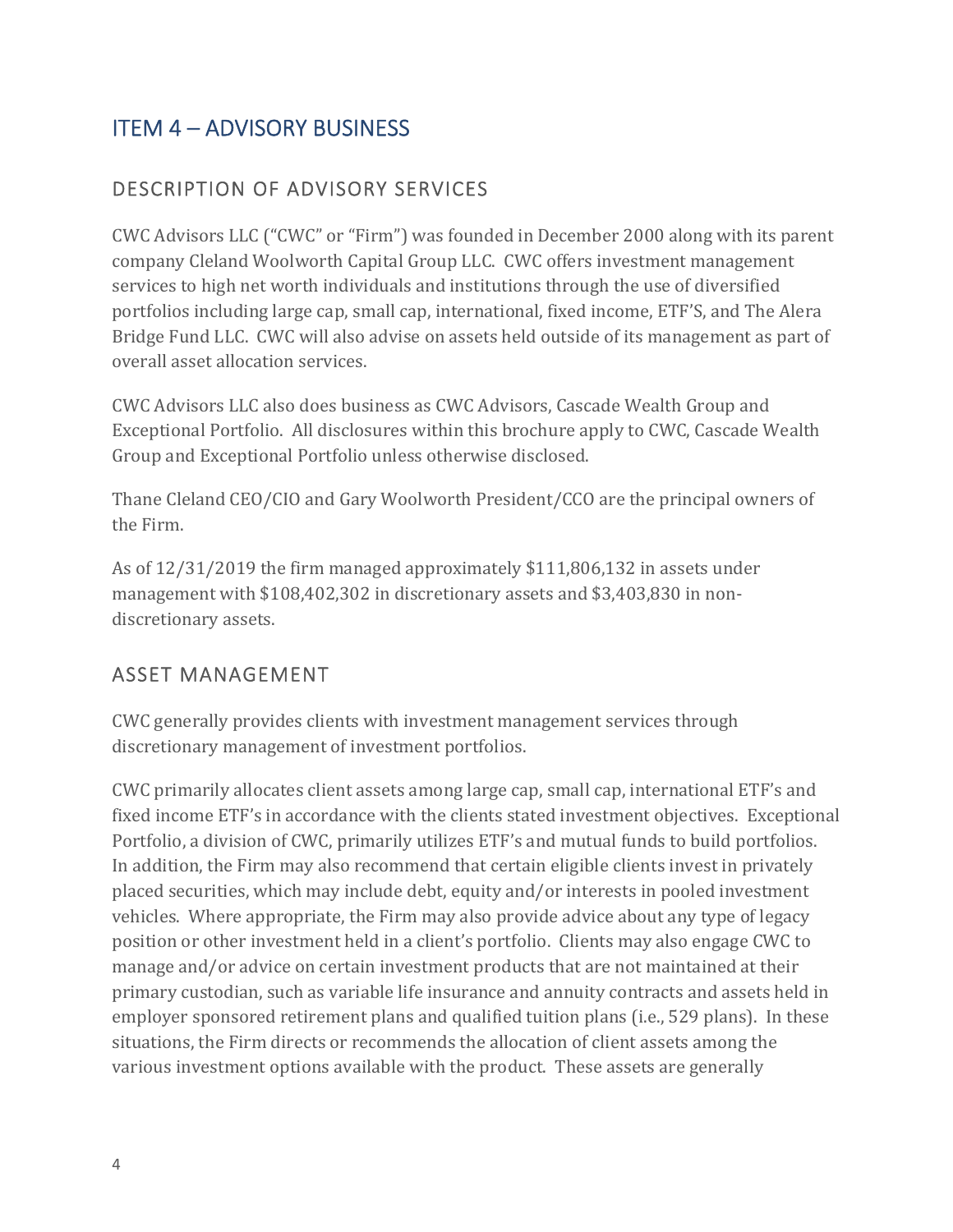maintained at the underwriting insurance company or the custodian designated by the product's provider.

The Firm tailors its advisory services to meet the needs of its individual clients and seeks to ensure, on a continuous basis, that client portfolios are managed in a manner consistent with those needs and objectives. CWC consults with clients on an initial and ongoing basis to assess their specific risk tolerance, time horizon, liquidity constraints and other factors relevant to the management of their portfolios. Clients are advised to promptly notify CWC if there are changes in their financial situation or if they wish to place any limitations on the management of their portfolios. Clients may impose reasonable restrictions or mandates on the management of their accounts if the Firm determines, in its sole discretion, the conditions would not materially impact the performance of a management strategy or prove overly burdensome to the Firm's management efforts.

In performing these services, CWC is not required to verify any information received from the client or from the client's other professionals (e.g., attorneys, accountants, etc.,) and is expressly authorized to rely on such information.

#### THIRD PARTY MONEY MANAGERS

CWC may select certain Third Party Money Managers ("Manager") to actively manage a portion of its clients' assets. The specific terms and conditions under which a client engages a Manager may be set forth in a separate written agreement with the designated Manager. In addition to this brochure, clients may also receive the written disclosure documents of the respective Managers engaged to manage their assets.

The Firm evaluates a variety of information about Managers, which may include the Managers' public disclosure documents, materials supplied by the Managers themselves and other third-party analyses it believes are reputable. To the extent possible, the Firm seeks to assess the Managers' investment strategies, past performance and risk results in relation to its clients' individual portfolio allocations and risk exposure. CWC also takes into consideration each Managers management style, returns, reputation, financial strength, reporting, pricing and research capabilities, among other factors.

On an ongoing basis, CWC monitors the performance of those accounts being managed by Managers, and seeks to ensure their strategies and target allocations remain aligned with its clients' investment objectives and overall best interests.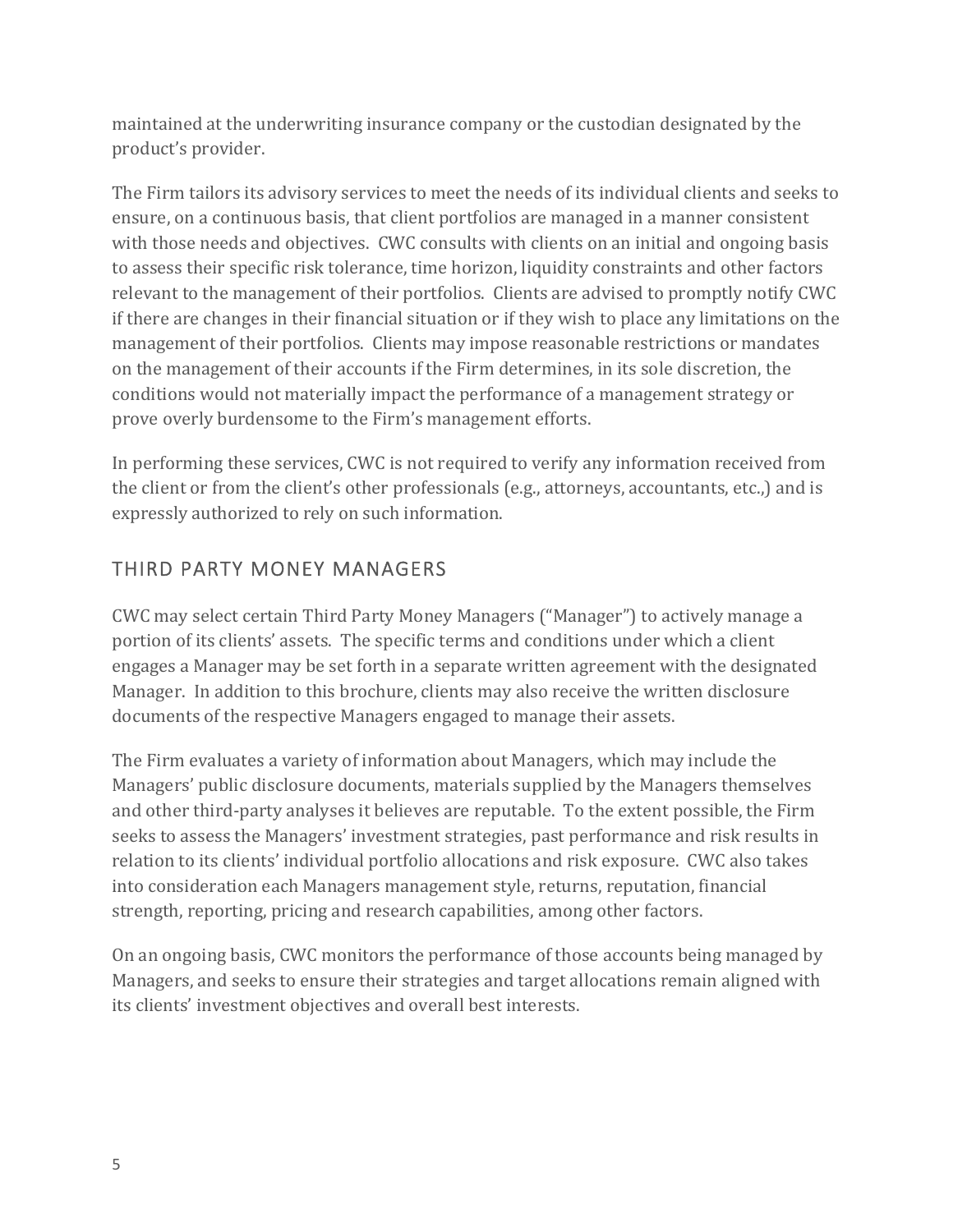## ITEM 5 – FEES AND COMPENSATION

#### ASSET MANAGEMENT FEES

CWC offers asset management services for an annual fee based on the amount of assets under the Firm's management or advisement. This management fee generally varies between 50 and 125 basis points (0.50 % – 1.25%), depending upon the size and composition of a client's portfolio and the type of investment strategies and services rendered. The annual fee is prorated and charged quarterly, in advance, based upon the market value of the assets being managed by CWC on the last day of the previous billing period.

If material assets are deposited into or withdrawn from an account after the inception of a billing period, the fee payable with respect to such assets is adjusted to reflect the interim change in portfolio value. For the initial period of an engagement, the fee is calculated on a pro rata basis.

Certain legacy clients may be subject to a different fee schedule or billing arrangement. In addition, CWC may, in its sole discretion, negotiate to charge a lesser fee based upon certain criteria, such as anticipated future earning capacity, anticipated future additional assets, dollar amount of assets to be managed, related accounts, account composition, preexisting client relationship, account retention and pro bono activities. In addition, for management services the Firm provides with respect to certain client holdings (e.g., held away assets, accommodation accounts, alternative investments, etc.), CWC may negotiate a fee rate that differs from the range set forth above.

When appropriate for clients, Cascade Wealth Group ("Cascade") may recommend CWC's investment strategy, the Exceptional Portfolio, for all or a portion of the client's assets that are contracted under Cascade. In this case, clients will pay CWC a management fee of 0.50% per annum for investing client assets within the Exceptional Portfolio. This fee is in addition to the management fee being paid to Cascade. The details of the fee arrangement are disclosed to clients in their advisory agreement, Schedule A.

#### TERMINATION OF SERVICES

#### CWC Advisors, LLC

In the event the advisory agreement is terminated, the fee for the final billing period is prorated through the effective date of the termination, and the outstanding or unearned portion of the fee is refunded to the client, as appropriate. CWC reserves the right to levy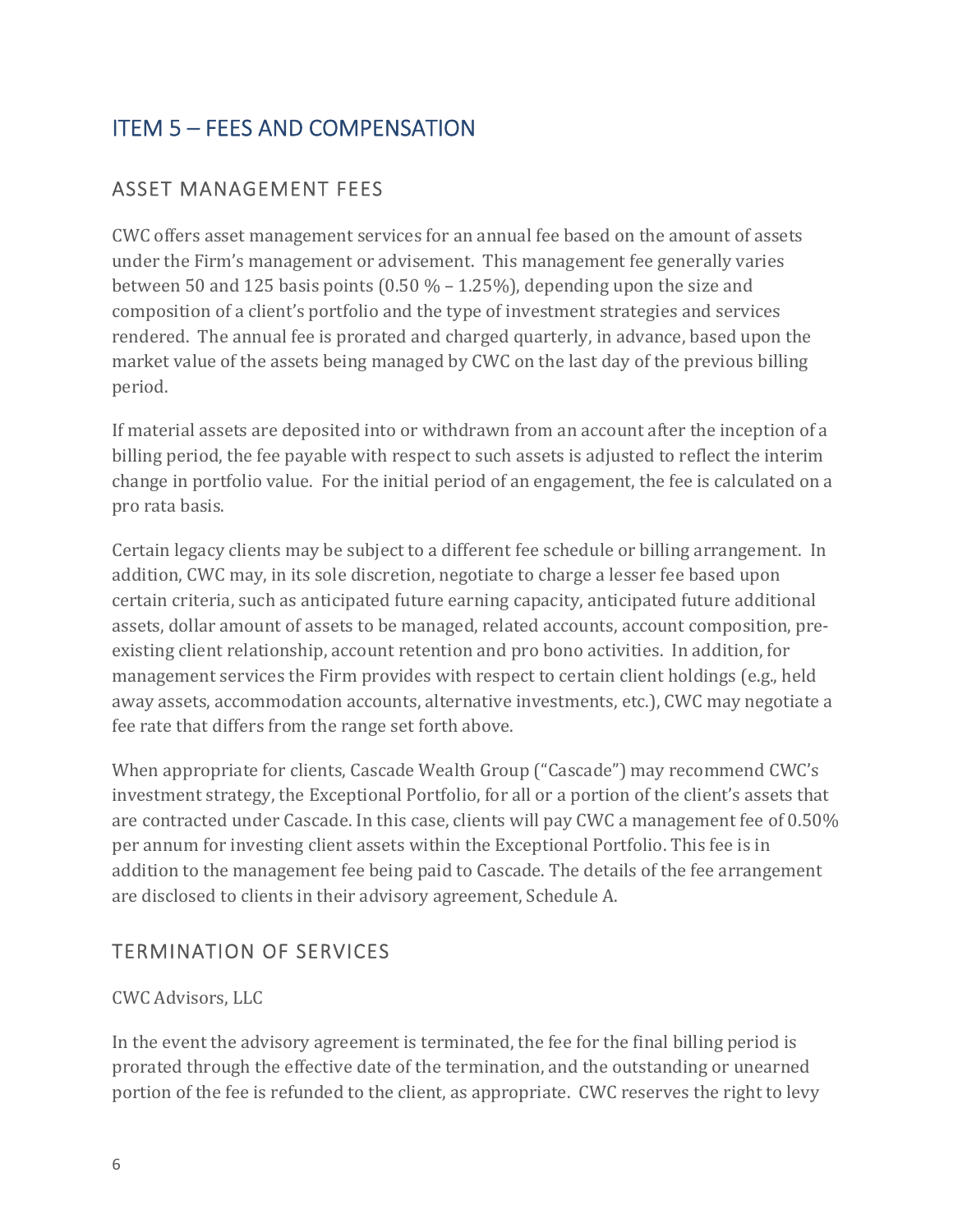an additional 1.00% on funds which are withdrawn by the client prior to the expiration of one year after the funds are placed with CWC Advisors.

Cascade Wealth Group

In the event the advisory agreement is terminated, the final invoice will be prorated based on the number of months remaining in the quarter in which they terminated. For example, if the agreement is terminated during the first month of the quarter, the client will receive 2/3 of the fee that was prepaid for the quarter.

#### FEE PAYMENT

CWC request management fees to be direct debited from the client's account(s). At the inception of the relationship and each quarter thereafter, CWV will notify the custodian of the amount of the fee due and payable to the Firm. The custodian does not validate or confirm the calculation on the assets on which the fee is based. They will "deduct" the fee from the Account(s).

Each month, the client will receive a statement directly from the custodian showing all transactions, positions and credits / debits into or from the account; the statements after the quarter end will reflect these transactions, including the advisory fee paid by the client to CWC.

### ADDITIONAL FEES AND EXPENSES

Advisory fees payable to CWC do not include all the fees you will pay when we purchase or sell securities for your Account(s). The following list of fees or expenses are what you pay directly to third parties, whether a security is being purchased, sold or held in your Account(s) under our management. Fees charged are by the broker dealer / custodian. We do not receive, directly or indirectly any of these fees charged to you. They are paid to your broker, custodian or the mutual fund or other investment you hold. The fees may include:

- Brokerage commissions;
- Transaction fees;
- Exchange fees;
- SEC fees:
- Advisory fees and administrative fees charged by Mutual Funds (MF), Exchange Traded Funds (ETFs)
- Advisory fees charged by sub-advisers (if any are used for your account);
- Custodial Fees;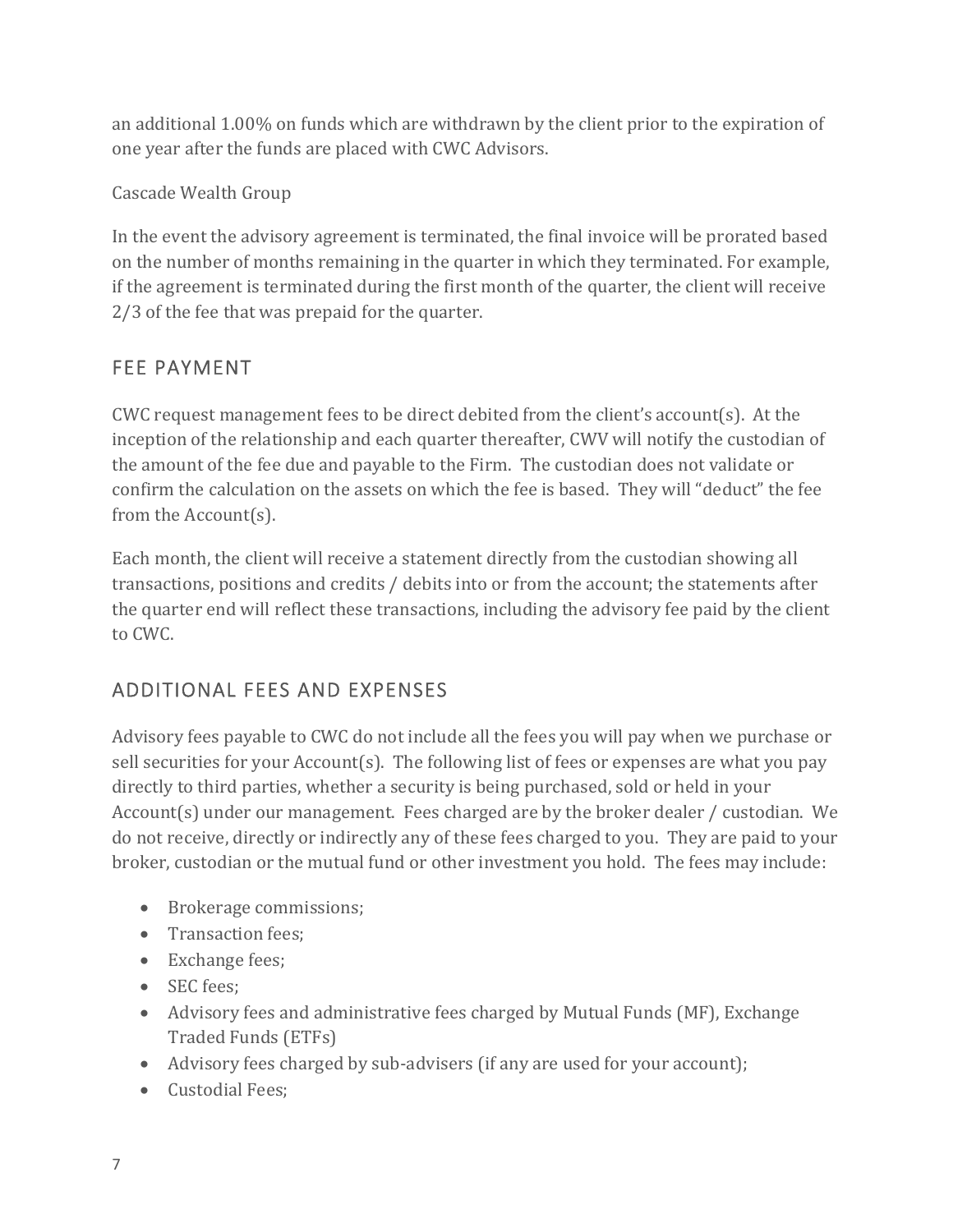- Deferred sales charges (on MF or annuities);
- Odd-Lot differentials;
- Deferred sales charges (charged by MFs);
- Transfer taxes;
- Wire transfer and electronic fund processing fees; and
- Commissions or mark-ups / mark-downs on security transactions,

*Please refer to the Brokerage Practices section for more information.*

#### COMMISSIONS AND SALES CHARGES FOR RECOMMENDATIONS OF SECURITIES

No Supervised Persons of CWC receive compensation related to the sales or recommendations of securities.

## ITEM 6 – PERFORMANCE‐BASED FEES AND SIDE‐BY‐SIDE MANAGEMENT

We do not charge advisory fees on a share of the capital appreciation of the funds or securities in a client account (so-called performance-based fees). Our advisory fee compensation is charged only as disclosed in the *Fees and Compensation section*.

## ITEM 7 – TYPES OF CLIENTS

We currently provide our services to high net worth individuals, IRA rollovers, trusts, estates and pooled investment vehicles.

#### MINIMUM ACCOUNT REQUIREMENTS

CWC does not impose a stated minimum fee or minimum portfolio value for starting and maintaining an investment management relationship. Certain Managers may, however, impose more restrictive account requirements and billing practices from the Firm. In these instances, CWC may alter its corresponding account requirements and/or billing practices to accommodate those of the Managers.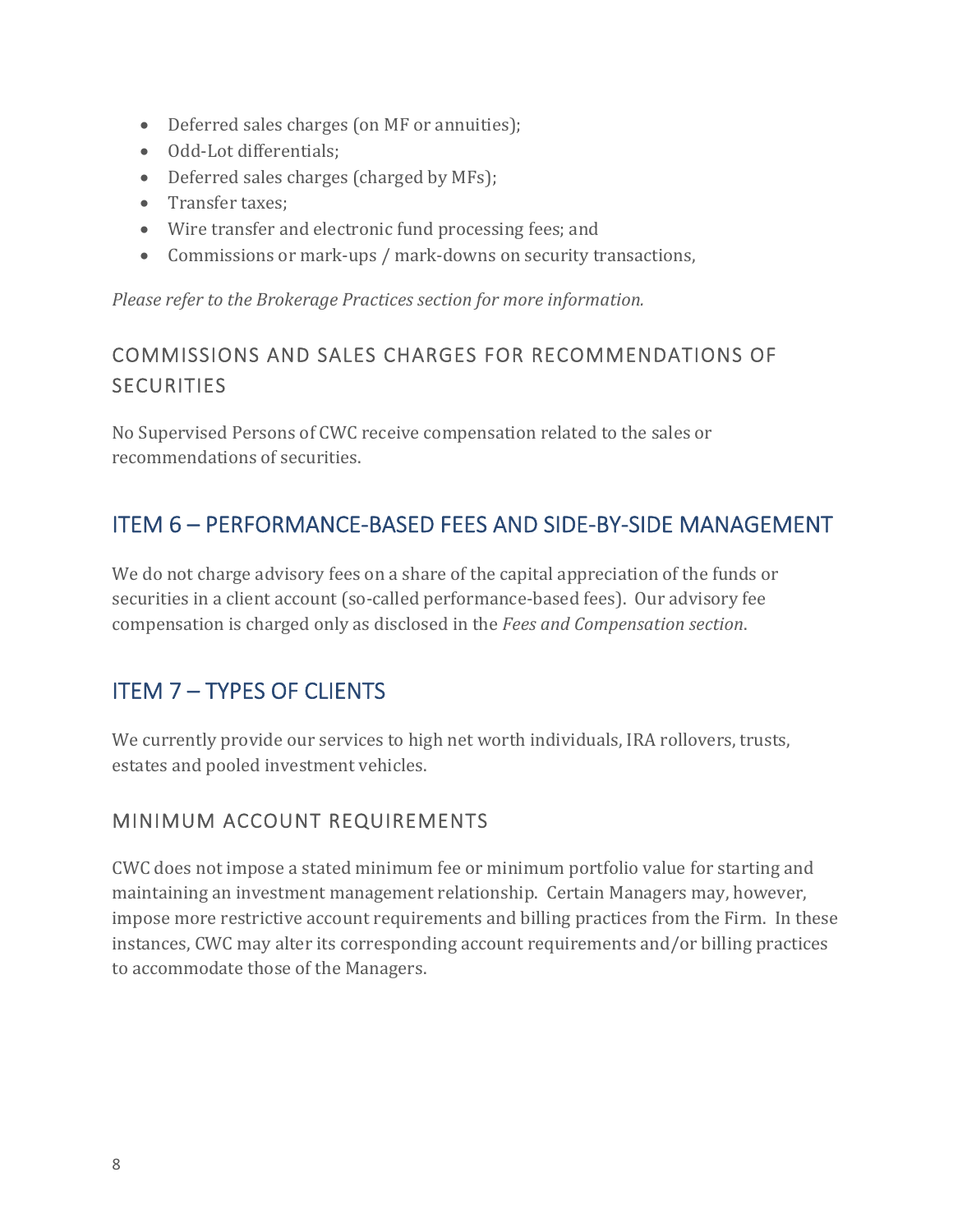## ITEM 8 – METHODS OF ANALYSIS, INVESTMENT STRATEGIES AND RISK OF LOSS

#### ANALYSIS

CWC Advisors, Cascade Wealth Group and Exceptional Portfolio use fundamental analysis to construct all portfolios whether in a separately managed account utilizing individual securities, ETF's or mutual funds. Fundamental analysis involves the fundamental financial condition and competitive position of a company or global sector ETF. We may analyze the financial condition, capabilities of management, earnings, new products and services, as well as the company's or ETF's markets and position amongst its competitors in order to determine if it is appropriate for a portfolio. The primary risk in using fundamental analysis is that while the overall health and position of the investment may be good, market conditions may negatively impact the security.

We will also pay attention to cyclical trends. We gather information from various sources including but not limited to newspapers, inspection of corporate activities, research materials prepared by others, corporate rating services, annual reports, prospectuses, company press releases and filings with the Securities and Exchange Commission. The strategy will result most likely in long term purchases but can also result in short term purchases. If we were ever to use an option strategy it would be to cover existing positions.

#### INVESTMENT STRATEGIES

CWC selects common stocks using a value strategy. This strategy utilizes 3 stages to select securities: (1) screening, (2) fundamental analysis and (3) risk management. The advisor creates a contrarian universe of primarily U.S. companies by screening for companies with:

- recent price under performance
- extreme corporate liquidity, and
- fundamental valuations at low historical levels

The resulting contrarian universe is then reviewed and discussed by the advisor's investment team to identify candidates for in-depth fundamental value analysis. The advisor analyzes a company using Wall Street research to come up with a baseline fundamental expectation for future earnings and price performance, and then inputs and assumptions are reviewed to validate the advisor's expectations. Analysis includes scrutiny of all major financial statements, with particular attention paid to the balance sheet, and communications with the company's management, competitors, suppliers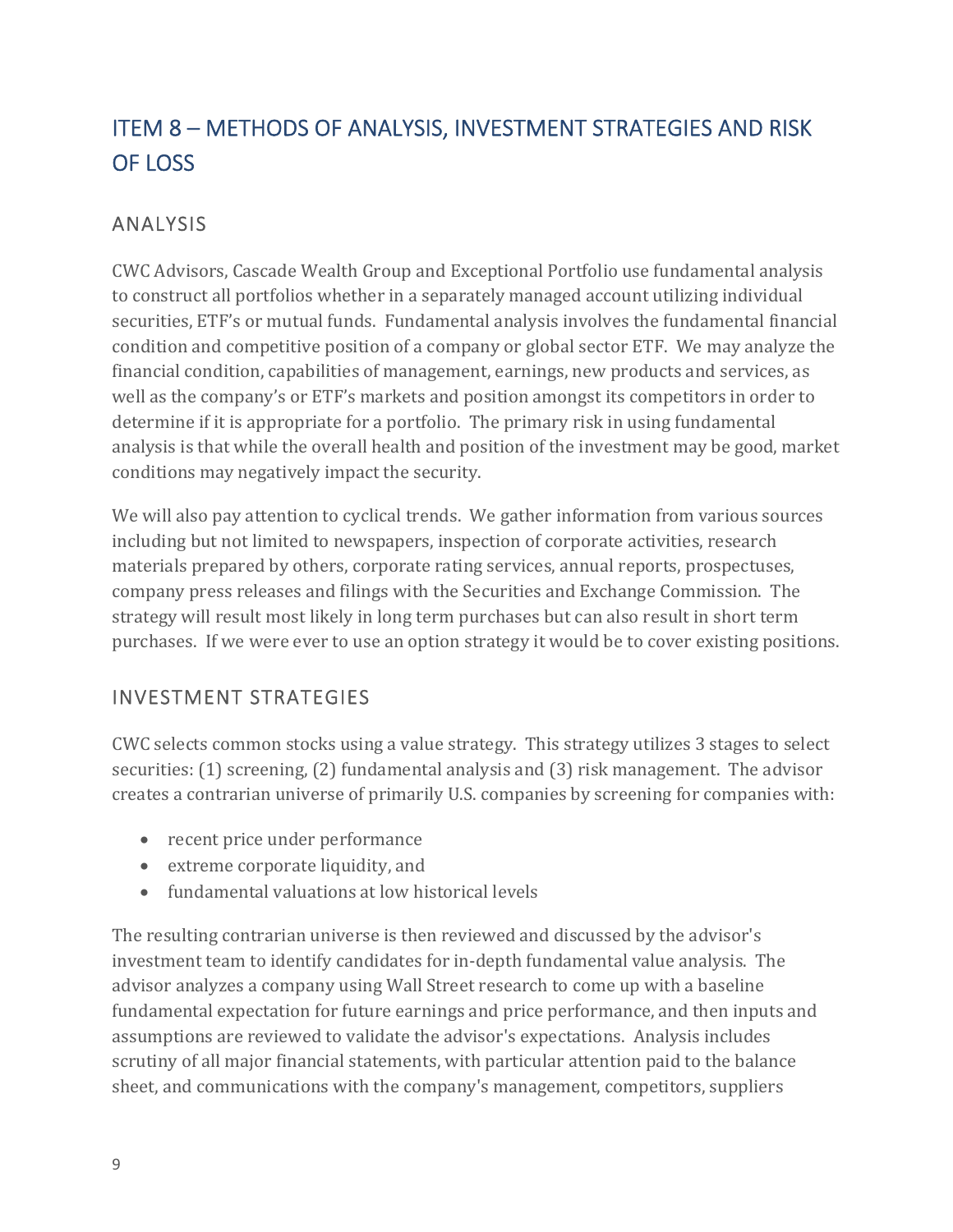and/or industry experts. Once the advisor has developed a two-to-three year outlook of fundamentals, it applies historical, average valuation parameters to establish a sell target. The advisor will not purchase a stock unless it is, in the advisor's opinion, aggressively undervalued with a 50% appreciation potential from its purchase price to its sell target. Securities are presented to the advisor's investment committee for discussion and the final buy/sell decision is made by the firm's Chief Investment Officer. The advisor seeks to manage risk by setting limits on the maximum amount of the Fund's portfolio that is invested in any particular security or sector. The advisor sells a security when it reaches a price target, to maintain diversification, when it no longer meets the advisor's fundamental criteria, when it has declined 25% in price both on an absolute basis and on a relative basis in comparison to the Russell 2000 index for small cap accounts and the S&P 500 for large cap accounts and is not expected to recover.

#### RISK OF LOSS

All investments in securities include a risk of loss of your principal (invested amount) and any profits that have not been realized (the securities were not sold to "lock in" the profit). As you know, stock markets, bond markets and real estate markets (local, regional and national) fluctuate substantially over time. In addition, as recent global and domestic economic events have indicated, performance of any investment is not guaranteed. As a result, there is a risk of loss of the assets we manage that may be out of our control. We will do our best in the management of your assets; however, we cannot guarantee any level of performance or that you will not experience a loss of your account assets.

### MUTUAL FUNDS AND ETFS

An investment in a mutual fund or ETF involves risk, including the loss of principal. Mutual fund and ETF shareholders are necessarily subject to the risks stemming from the individual issuers of the fund's underlying portfolio securities. Such shareholders are also liable for taxes on any fund-level capital gains, as mutual funds and ETFs are generally required to distribute capital gains in the event they sell securities for a profit that cannot be offset by a corresponding loss.

Shares of mutual funds are generally distributed and redeemed on an ongoing basis by the fund itself or a broker acting on its behalf. The trading price at which a share is transacted is equal to a fund's stated daily per share net asset value ("NAV"), plus any shareholders fees (e.g., sales loads, purchase fees, redemption fees). The per-share NAV of a mutual fund is calculated at the end of each business day, although the actual NAV fluctuates with intraday changes to the market value of the fund's holdings. The trading prices of a mutual fund's shares may differ significantly from the NAV during periods of market volatility,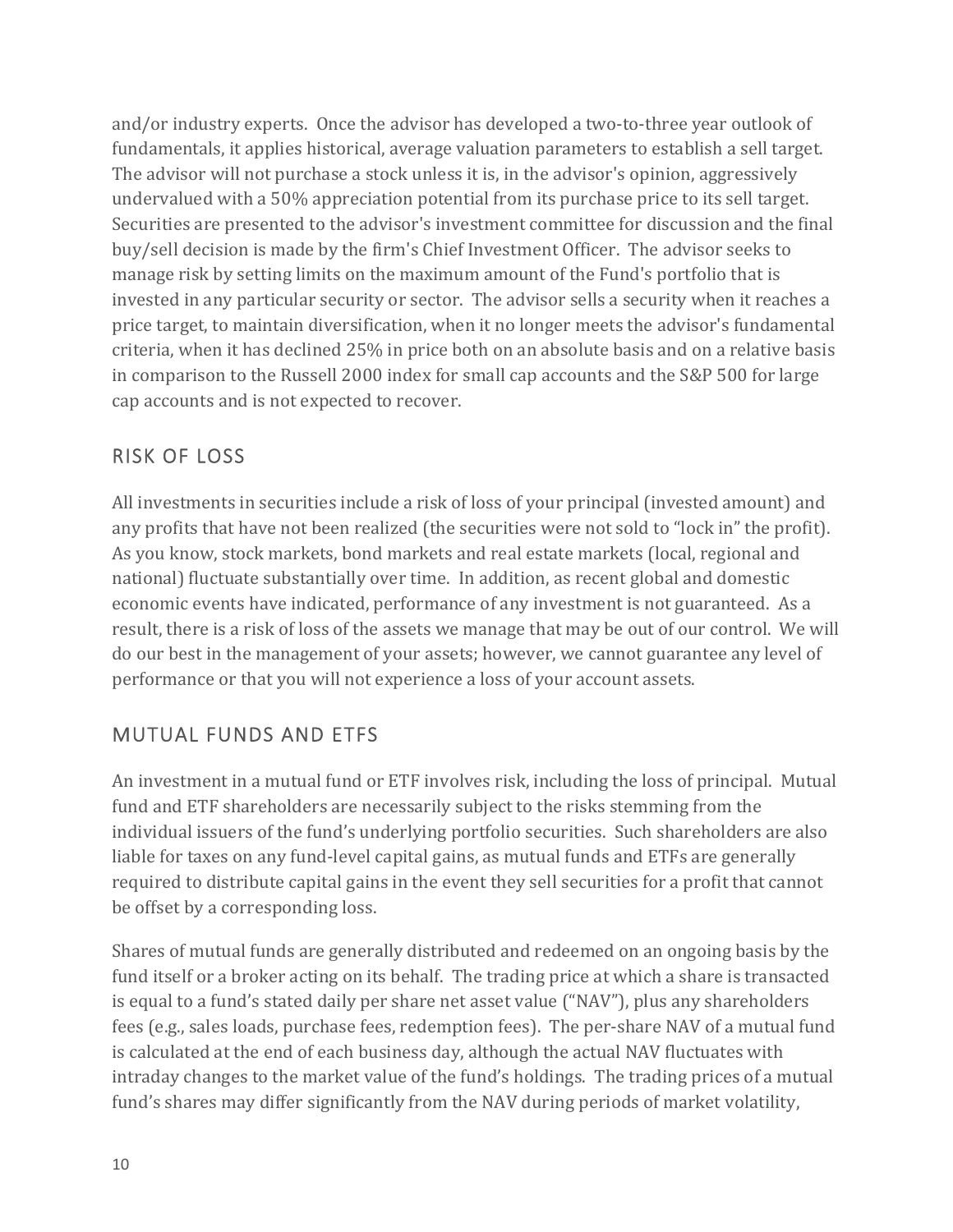which may, among other factors, lead to the mutual fund's shares trading at a premium or discount to actual NAV.

Shares of ETFs are listed on securities exchanges and transacted at negotiated prices in the secondary market. Generally, ETF shares trade at or near their most recent NAV, which is generally calculated at least once daily for indexed based ETFs and potentially more frequently for actively managed ETFs. However, certain inefficiencies may cause the shares to trade at a premium or discount to their pro rata NAV. There is also no guarantee that an active secondary market for such shares will develop or continue to exist. Generally, an ETF only redeems shares when aggregated as creation units (usually 20,000 shares or more). Therefore, if a liquid secondary market ceases to exist for shares of a particular ETF, a shareholder may have no way to dispose of such shares.

#### USE OF THIRD PARTY MONEY MANAGERS

CWC may select certain Third Party Money Managers to manage a portion of its clients' assets. In these situations, the Firm continues to conduct ongoing due diligence of such Managers, but such recommendations rely to a great extent on the Managers' ability to successfully implement their investment strategies. In addition, CWC generally does not have the ability to supervise the Managers on a day-to-day basis.

### USE OF POOLED INVESTMENT VEHICLES

On a more limited basis, CWC may recommend that certain qualified clients invest in privately placed investment vehicles (e.g., hedge funds, private equity funds, etc.). The managers of these vehicles have broad discretion in selecting the investments. There are few limitations on the types of securities or other financial instruments which may be traded and no requirement to diversify. Hedge funds may trade on margin or otherwise leverage positions, thereby potentially increasing the risk to the vehicle. In addition, because the vehicles are not registered as investment companies, there is an absence of regulation. There are numerous other risks in investing in these securities. Clients should consult each fund's private placement memorandum and/or other documents explaining such risks prior to investing.

## ITEM 9 – DISCIPLINARY INFORMATION

We do not have any legal, financial or other "disciplinary" items to report to you. We are obligated to disclose any disciplinary event that would be material to you when evaluating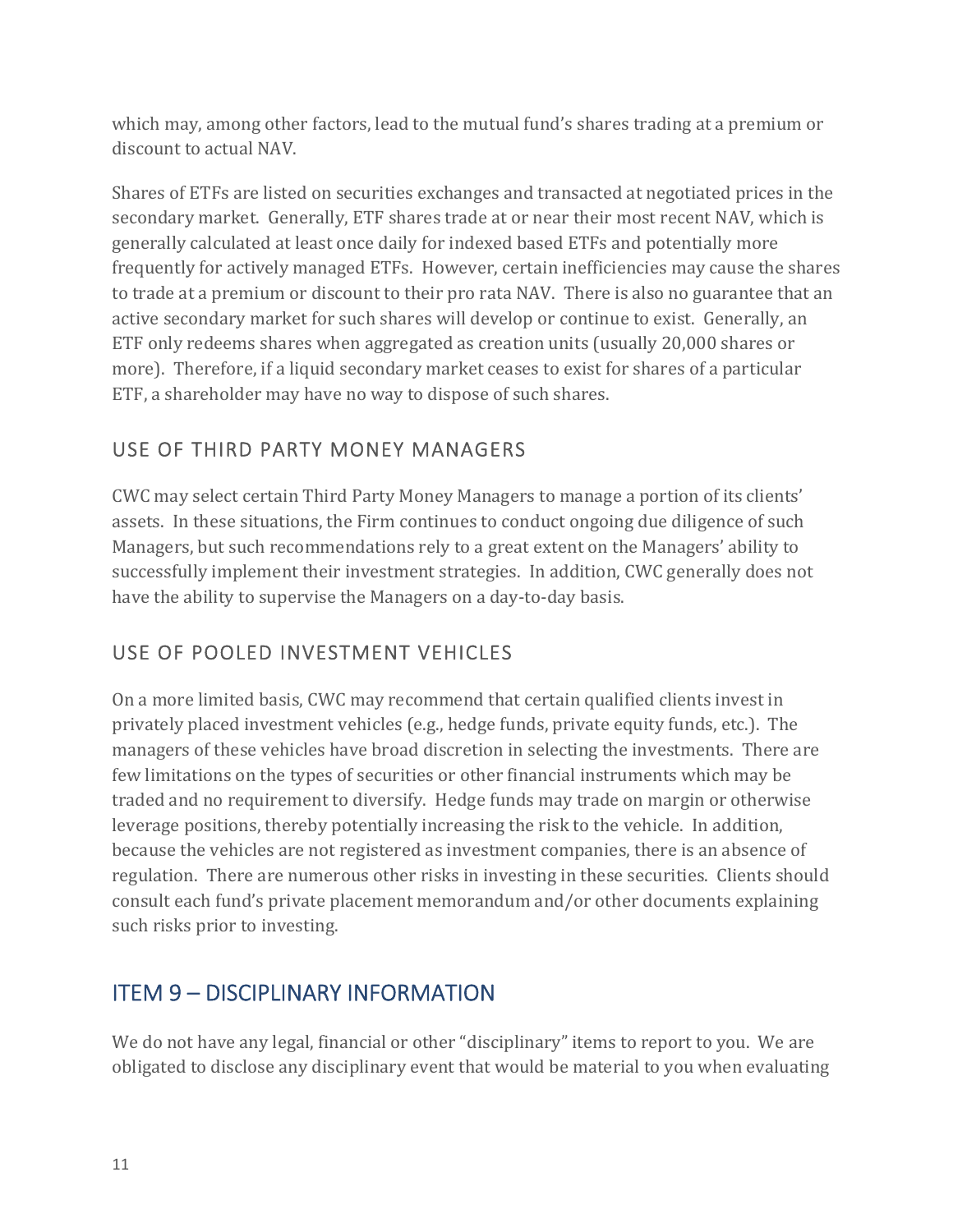us to initiate a Client / Adviser relationship, or to continue a Client /Adviser relationship with us.

This statement applies to our Firm, and every employee.

## ITEM 10 – OTHER FINANCIAL INDUSTRY ACTIVITIES AND AFFILIATIONS

CWC is required to disclose any relationship or arrangement that is material to its advisory business or to its clients with certain related persons.

CWC Advisors LLC is wholly owned by Cleland Woolworth Capital Group, LLC.

CWC Advisors LLC owns an interest in Alera Management Group LLC. Alera Management Group LLC acts as a general manager of The Alera Bridge Fund LLC which invests in 6-36 month real estate collateralized bridge loans.

CWC Advisors LLC also does business as CWC Advisors, Cascade Wealth Group and Exceptional Portfolio.

## ITEM 11 – CODE OF ETHICS

As required by regulation (and because it's good business), we have adopted a Code of Ethics that governs a number of potential conflicts of interest we have when providing our advisory services to you. This Code of Ethics is designed to ensure we meet our fiduciary obligation to you, our Client (or Prospective Client) and to drive home a Culture of Compliance within our firm.

An additional benefit of our Code is to detect and prevent violations of securities laws, including our obligations we owe to you.

Our Code is comprehensive, is distributed to each employee at the time of hire, and annually thereafter (if there are changes). We also supplement the Code with annual training and on-going monitoring of employee activity.

Our Code includes the following:

- Requirements related to the confidentiality of your (Client);
- Prohibitions on:
	- o Insider trading (if we are in possession of material, non-public information);
	- o Rumor mongering;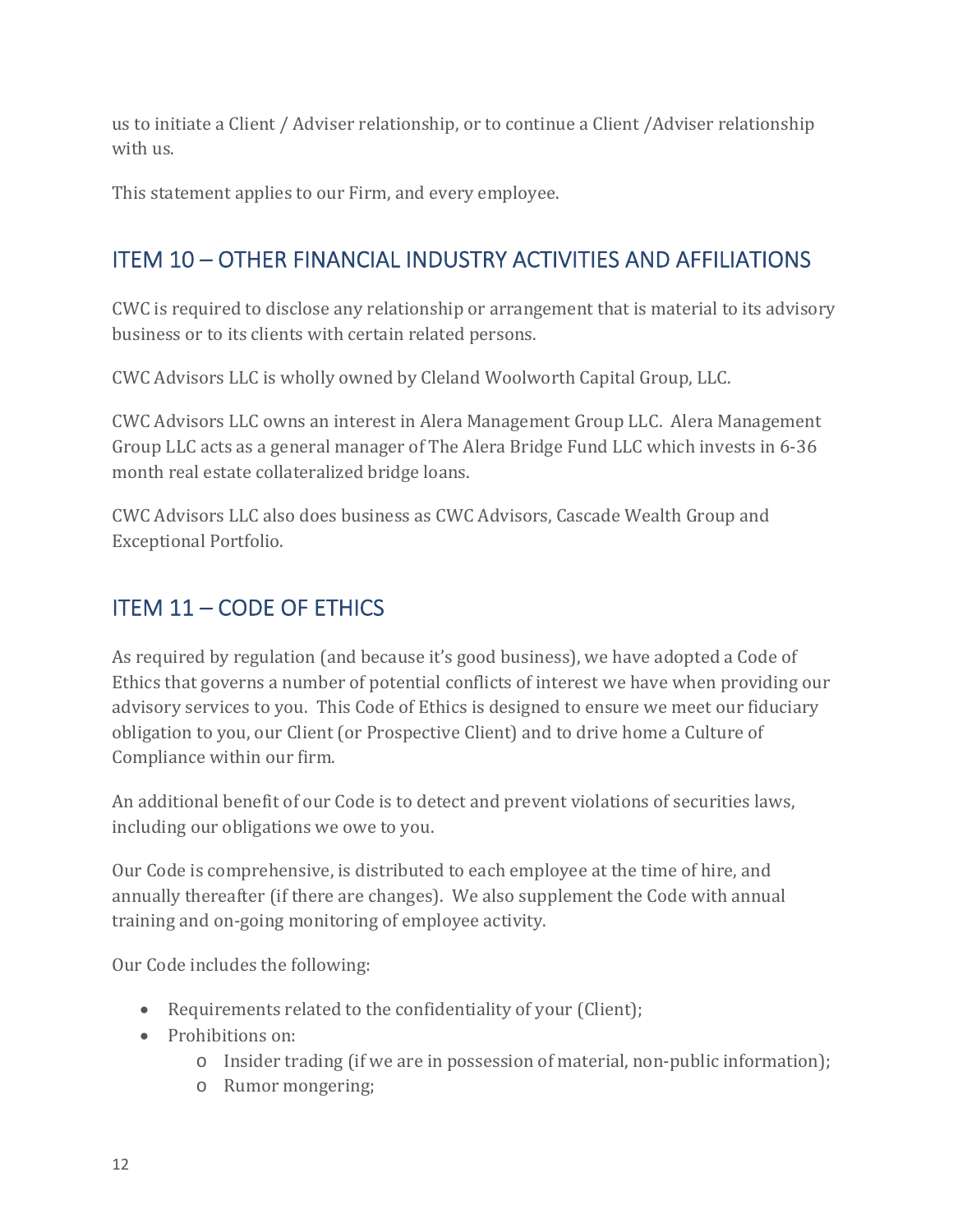- o The acceptance of gifts and entertainment that exceed our policy standards;
- Reporting of gifts and business entertainment;
- Pre-clearance of employee and firm transactions;
- Reporting (on an on-going and quarterly basis) all personal securities transactions (what we call "reportable securities" as mandated by regulation); and,
- On an annual basis, we require all employees to re-certify to our Code, identify members of their household and any account to which they have a beneficial ownership (they "own" the account or have "authority" over the account), securities held in certificate form and all securities they own at that time).

Our Code does not prohibit personal trading by employees (or our firm). As you may imagine, as a professional investment adviser, we follow our own advice. As a result, we may purchase or sell the same or similar securities (or securities that are suitable for an employee or related account but not suitable for any client, including you) at the same time that we place transactions for your account and the accounts of our other Clients. We also may recommend that clients invest in the Alera Bridge Fund in which certain parties of CWC have a proprietary interest. We will only make those recommendations when suitable for the clients.

You may request a complete copy of our Code by contacting us at the address, telephone or email on the cover page of this Part 2; attention: Chief Compliance Officer.

## ITEM 12 – BROKERAGE PRACTICES

### RECOMMENDATION OF BROKER/DEALERS FOR CLIENT TRANSACTIONS

CWC generally recommends that clients utilize the custody, brokerage and clearing services of Pershing Advisor Services and Charles Schwab ("custodians") for investment management accounts.

Factors which CWC considers in recommending custodians or any other broker-dealer to clients include their respective financial strength, reputation, execution, pricing, research and service. Custodians may enable the Firm to obtain many mutual funds without transaction charges and other securities at nominal transaction charges. The commissions and/or transaction fees charged by custodians may be higher or lower than those charged by other Financial Institutions.

The commissions paid by CWC clients to custodians comply with the Firm's duty to obtain "best execution." Clients may pay commissions that are higher than another qualified Financial Institution might charge to effect the same transaction where CWC determines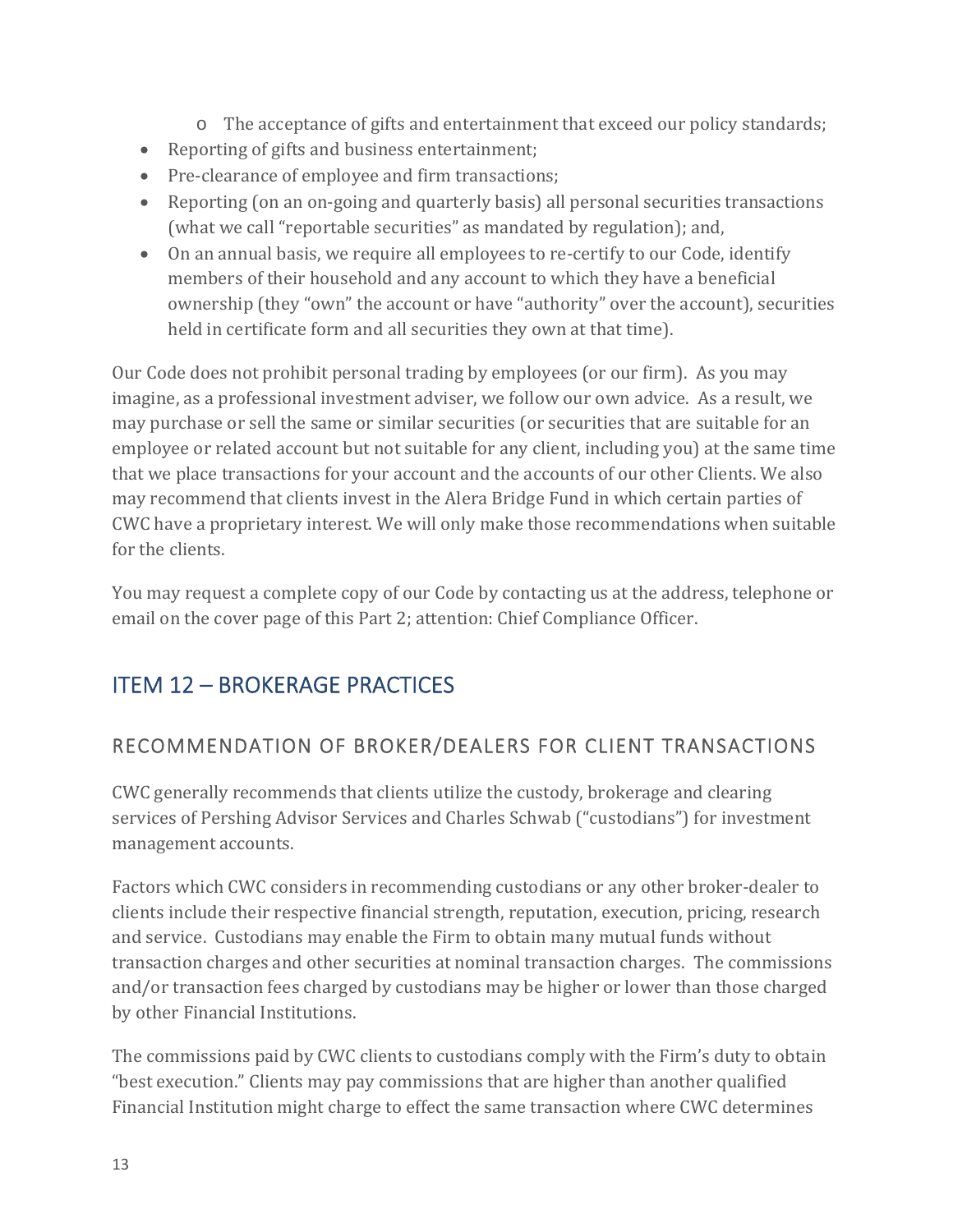that the commissions are reasonable in relation to the value of the brokerage and research services received. In seeking best execution, the determinative factor is not the lowest possible cost, but whether the transaction represents the best qualitative execution, taking into consideration the full range of a Financial Institution's services, including among others, the value of research provided, execution capability, commission rates and responsiveness. CWC seeks competitive rates but may not necessarily obtain the lowest possible commission rates for client transactions.

#### SOFT DOLLAR ARRANGEMENTS

CWC does not have any soft dollar arrangements.

#### SOFTWARE AND SUPPORT PROVIDED BY BROKER/DEALERS

CWC may receive without cost from custodian's computer software, systems and other support, which allow CWC to, among other things, better monitor client accounts maintained at custodians. CWC may receive the software and related support without cost because the Firm renders investment management services to clients that maintain assets at CWC. The software and support is not provided in connection with securities transactions of clients (i.e., not "soft dollars"). The software and related support may benefit CWC, but not its clients directly. Specifically, CWC may receive the following benefits from custodians:

- Receipt of duplicate client confirmations and bundled duplicate statements;
- Access to a trading desk that exclusively services its institutional traders;
- Access to block trading which provides the ability to aggregate securities transactions and then allocate the appropriate shares to client accounts; and
- Access to an electronic communication network for client order entry and account information.

#### BROKERAGE FOR CLIENT REFERRALS

CWC does not consider, in selecting or recommending broker/dealers, whether the Firm receives client referrals from the Financial Institutions or other third party.

#### TRADE AGGREGATION

CWC may (but is not obligated to) combine or "batch" orders to obtain best execution, to negotiate more favorable commission rates or to allocate equitably among the Firm's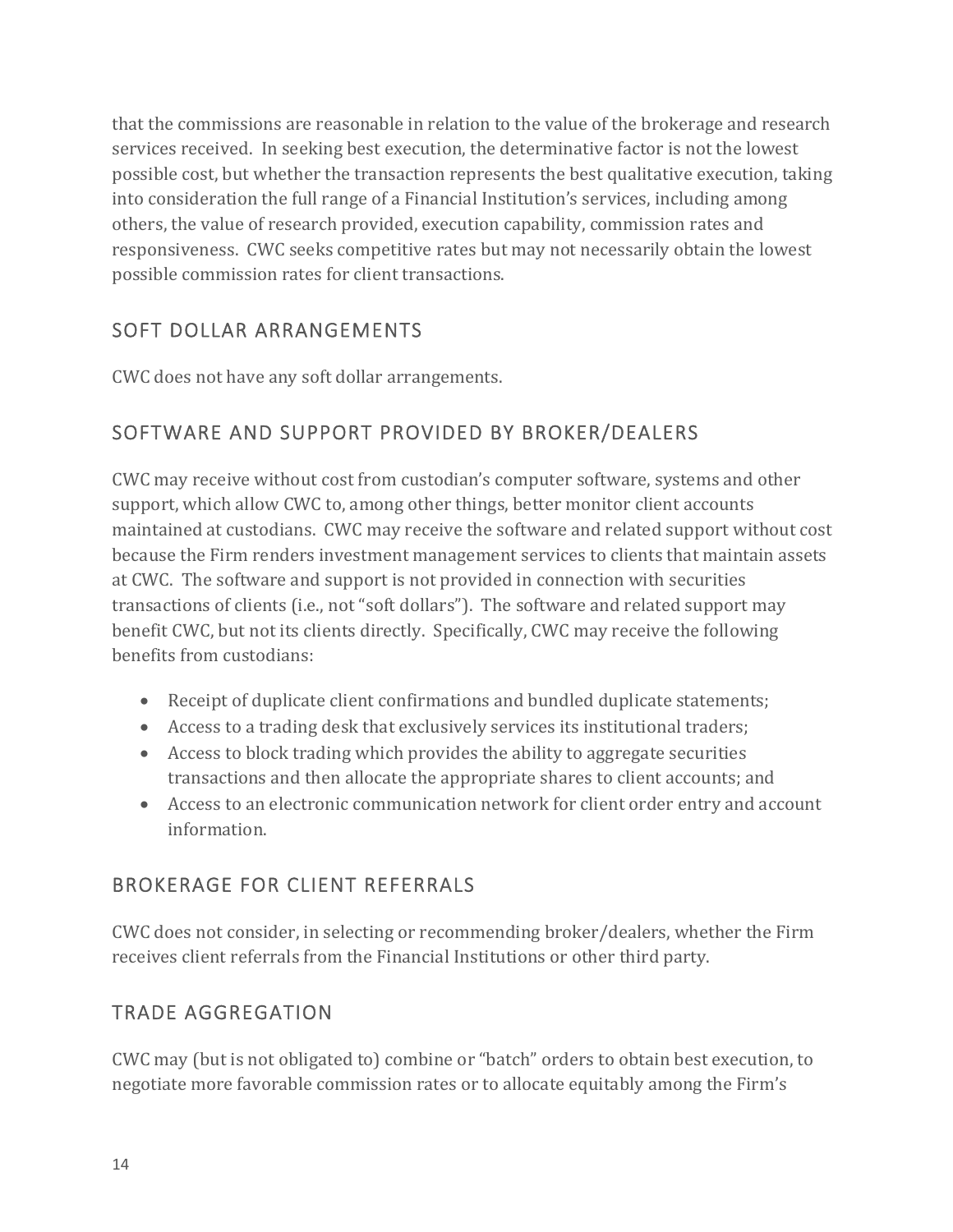clients differences in prices and commissions or other transaction costs that might not have been obtained had such orders been placed independently. Under this procedure, transactions will generally be averaged as to price and allocated among CWC clients pro rata to the purchase and sale orders placed for each client on any given day. CWC does not receive any additional compensation or remuneration as a result of the aggregation.

In the event that the Firm determines that a prorated allocation is not appropriate under the particular circumstances, the allocation will be made based upon other relevant factors, which may include: (i) when only a small percentage of the order is executed, shares may be allocated to the account with the smallest order or the smallest position or to an account that is out of line with respect to security or sector weightings relative to other portfolios, with similar mandates; (ii) allocations may be given to one account when one account has limitations in its investment guidelines which prohibit it from purchasing other securities which are expected to produce similar investment results and can be purchased by other accounts; (iii) if an account reaches an investment guideline limit and cannot participate in an allocation, shares may be reallocated to other accounts (this may be due to unforeseen changes in an account's assets after an order is placed); (iv) with respect to sale allocations, allocations may be given to accounts low in cash; (v) in cases when a pro rata allocation of a potential execution would result in a de minimis allocation in one or more accounts, the Firm may exclude the account(s) from the allocation; or (vi) in cases where a small proportion of an order is executed in all accounts, shares may be allocated to one or more accounts on a random basis.

## ITEM 13 – REVIEW OF ACCOUNTS

### ACCOUNT REVIEWS

CWC monitors client portfolios on a continuous and ongoing basis while regular account reviews are conducted quarterly or upon material inflows or outflows. Such reviews are conducted by the Firm's Investment Committee and/or its individual investment adviser representatives. All investment advisory clients are encouraged to discuss their needs, goals and objectives with CWC, and to keep the Firm informed of any changes thereto.

#### ACCOUNT STATEMENTS AND REPORTS

Clients are provided with transaction confirmation notices and regular summary account statements directly from the Financial Institutions where their assets are custodied. From time-to-time or as otherwise requested, clients may also receive written or electronic reports from CWC and/or an outside service provider which contain certain account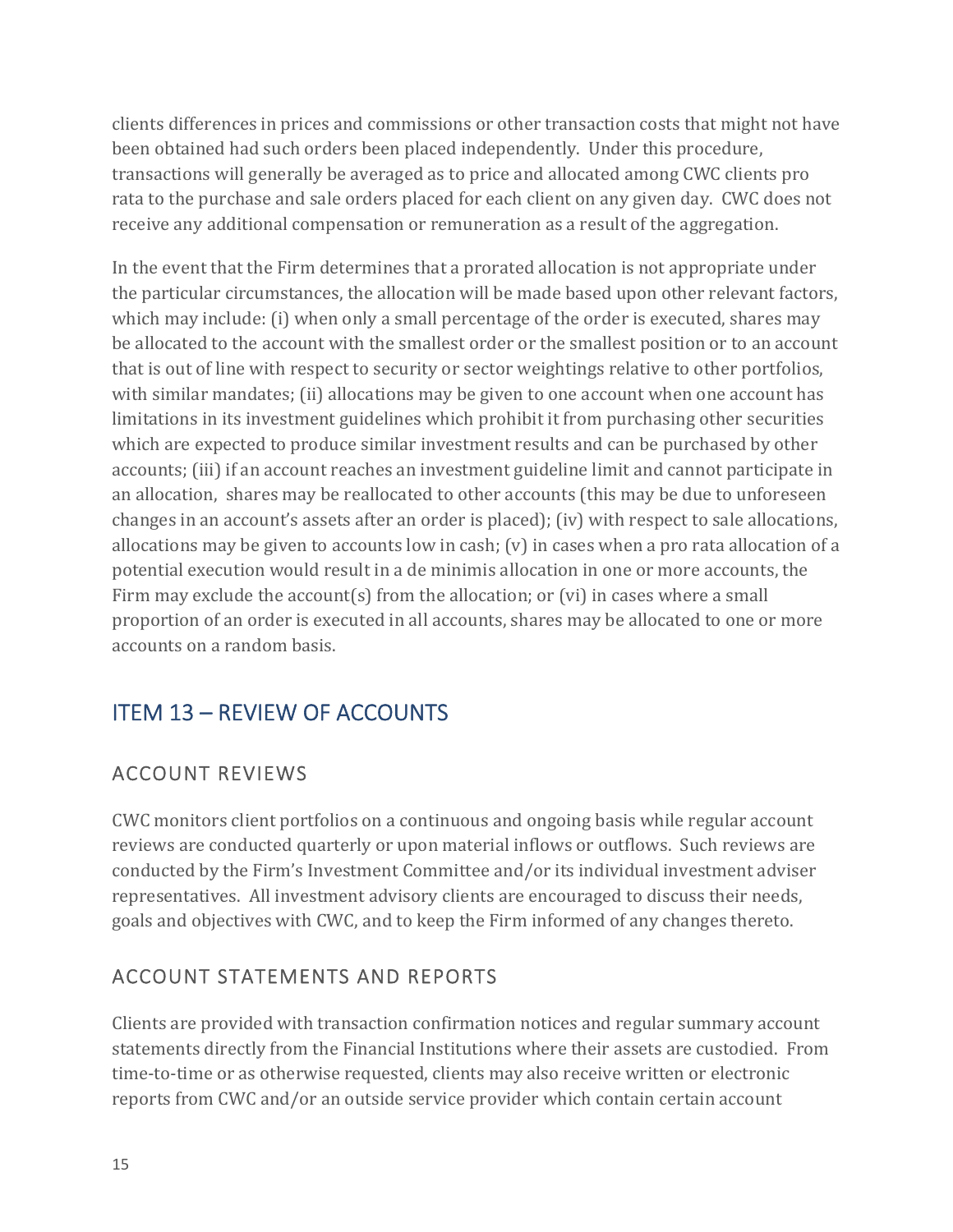and/or market-related information, such as an inventory of account holdings or account performance. Clients should compare the account statements they receive from their custodian with any reports they receive from CWC or an outside service provider.

## ITEM 14 – CLIENT REFERRALS AND OTHER COMPENSATION

The Firm does not currently provide compensation to any third-party solicitors for client referrals.

## ITEM 15 – CUSTODY

We do not have physical custody of client assets in traditional stock and bond portfolios that we manage. We do urge you to compare the quarterly reports that we provide you to the statements at the end of each quarter you receive from your custodian. Please note that statements can be different based on timing of dividends and stock settlement at the end of the month. Differences in statements are not limited to the two examples provided.

Given a related party's position as general partner, we are deemed to have custody of The The Alera Bridge Fund. We have multiple levels of controls in place to ensure the safety of client assets. The Alera Bridge Fund is audited by an independent accounting firm subject to and registered with the PCAOB on an annual basis. The audited statement are provided to all the investors within 120 days of the Fund's fiscal year-end

## ITEM 16 – INVESTMENT DISCRETION

CWC may be given the authority to exercise discretion on behalf of clients. The Firm is considered to exercise investment discretion over a client's account if it can effect and/or direct transactions in client accounts without first seeking their consent. CWC is given this authority through a power-of-attorney included in the agreement between the Firm and the client. Clients may request a limitation on this authority (such as certain securities not to be bought or sold). CWC takes discretion over the following activities:

- The securities to be purchased or sold;
- The amount of securities to be purchased or sold;
- When transactions are made; and
- The Third Party Managers to be hired or fired.